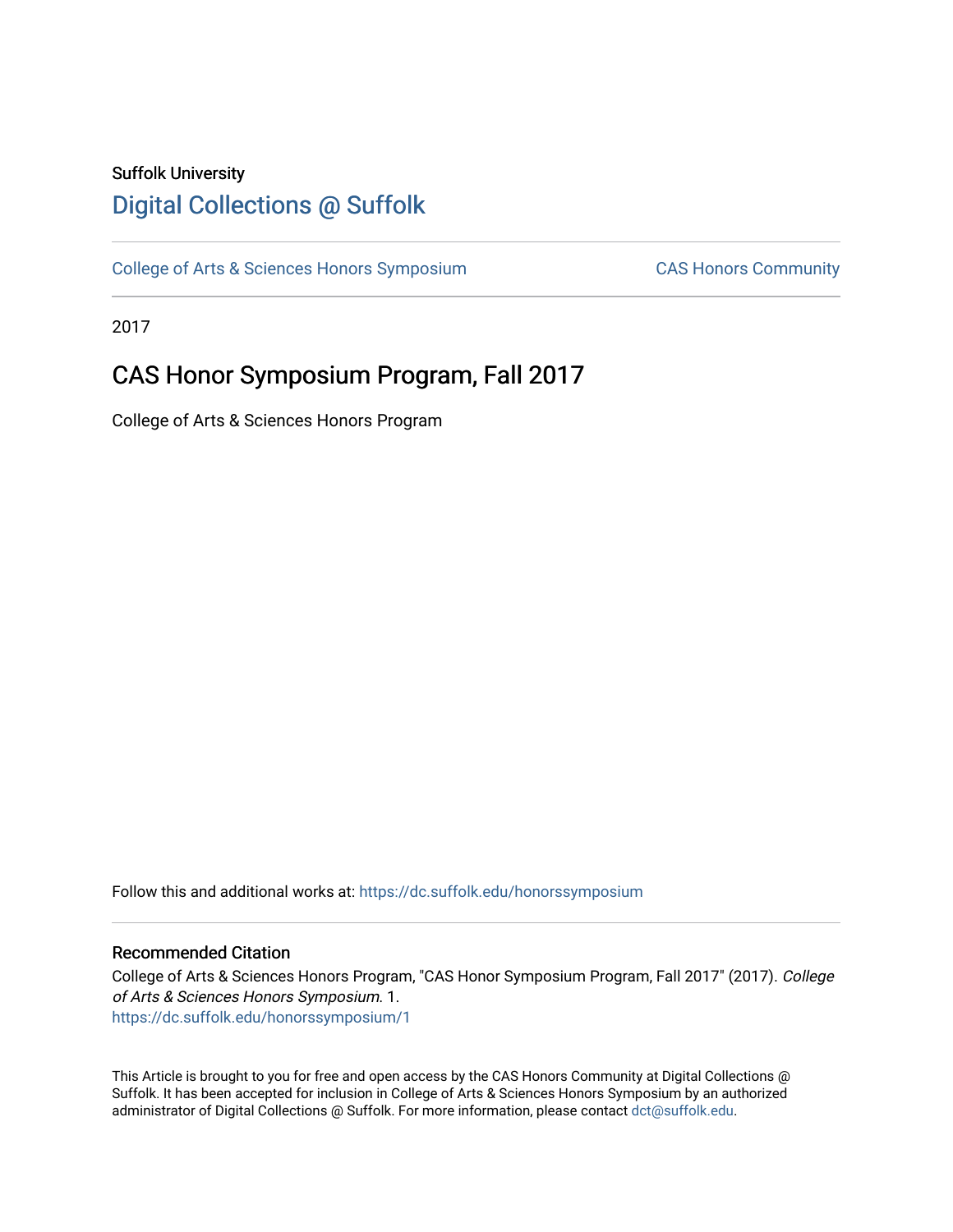# FALL 2017 HONORS SYMPOSIUM



WEDNESDAY, DECEMBER 13, 2017

1:00 PM, Sargent Hall

Suffolk University Honors Program 73 Tremont Street, 12<sup>th</sup> floor Boston, MA 02108

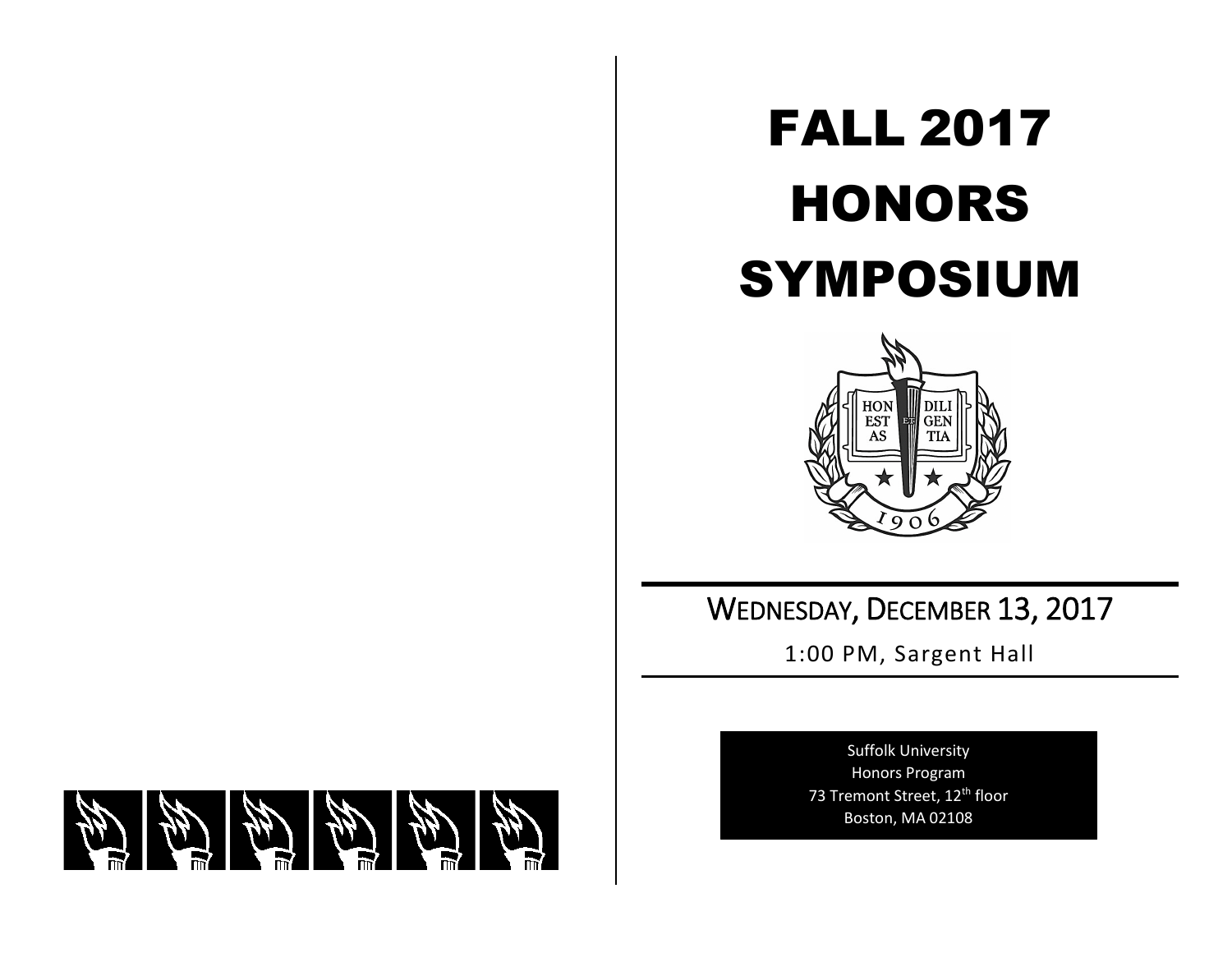## **HONORS LEVEL COURSES**

## **BIO H274, Genetics, Prof. Celeste Peterson**

Students were asked to describe the discovery of the powerful genome editing technique CRISPR and reflect on the potential and ethical issues that it presents. Assignments in this class included reading *A Crack in Creation: Gene Editing and the Unthinkable Power to Control Evolution* by Jennifer Doudna and Sam Sternberg, and *The Heroes of* CRISPR by Eric Lander. In addition, a field trip to one of the first CRISPR companies, Editas, involved discussions with scientists currently applying gene editing techniques to cure diseases.

Presenters: Anna Athanasopoulos, Cilene Da Silva, Emily Manfra, Sara Tavana

## **BIO 510/H511, Biology Independent Study, Prof. Maghnus O'Seaghdha**

Olivia Huber, Brittania Moodie and Sabrina Ali will be presenting their findings with the overarching goal of better understanding *Staphylococcus aureus* extra-nasal colonization in humans. In collaboration with Simmons College, Olivia is investigating *S. aureus* prevalence in three body sites among healthy volunteers and characterizing these colonizing strains. Sabrina is taking a molecular biological approach to the interaction between *S. aureus* and human oropharyngeal cells. Specifically, she is examining bacterial survival inside this host cell type over time. Since *S. aureus* carriage is a risk factor for infection, Sabrina hopes to identify gene products that contribute to intracellular survival, which may eventually offer new targets for therapeutic intervention. Brittania is characterizing the cell biology associated with uptake of *S. aureus* by oropharyngeal cells. By visualizing intracellular bacteria, Brittania hopes to map out the temporal cell trafficking events underlying the survival (or killing) of intracellular *S. aureus*.

## **ENG H266, Mad Men: Reading Visual Narratives, Prof. Peter Jeffreys**

Envisioning the American 60s: Social Shifts and Cultural Trends in Mad Men

Presenters: Phoebe Adams, Tess Baucom, Lindsay Doyle, Rachel Fancy, Spencer Hommel, Scott Kayhan, Gabriella Larson, Alexa Miguel, Sheikh Abu Nasher, Kayla O'Regan, Victoria Oliveira, Connor Peterson, Nancy Pocoli, Rosalie Pothier, Anna Pravdica, Salvatore Ragonese, Ian Ryan

## **HONORS LEVEL COURSES**

### **PHIL H119, Ethics, Prof. Brian Smith**

Karina Abeddy, "Ethics of the Michelle Carter Case" Emma Delaney, "The Problem with the Anti-Vaccination Movement" Hannah Edmond, "The Immorality of Humans Treatment of Animals" Safia Elyounssi, "Moral Issue of Human Trafficking" Brynn Kooyenga, "The Ethics of Organ Trafficking" Sophia Lajoie, "Workplace Monitoring" Hannah Melissen, "Honor Killing" Grace Potter, "Ethics of Physician Assisted Suicide" Adelyn Ragucci, "The Ethical Treatment of Animals" Olivia Valdez, "Is Prostitution Moral?" Sai Akshaya Vivekanandan, "Making an Ethical Argument" Grace Voll, "Charlottesville Virginia: Hate Speech is Immoral" Samantha Williams, "Ethical Arguments around Affirmative Action"

## **PHIL H127, Contemporary Moral Issues, Prof. Montgomery Link**

Jackson Hines, Alaina Summers, Michaela Fawcett, "Democratic Equality" LaQueen Arias, Brittania Moodie, Peter Silva, "Liberal Feminism" Donyka Dumornay, "Liberty" Aashi Sethi, Faith Chege, Sara McKenna, "Rawls and Feminism" Wenjing Jiang, Fariha Omar, "Public Reason" Justin Peavey, "Toleration" Thomas Charpentier, "Rawl's Political Liberalism" Nicholas Nunez, "Communitarianism"

## **WGS H111, Women, History, & Culture, Prof. Carolyn Salvi**

Explores the roles and images of women in Western culture and the realities of women's everyday lives through literature, film, history, art, psychology, and recent feminist scholarship. Analyzes gender inequalities and the influence of gender on social structure, human behavior, and artistic expression.

Presenters: Emma Nee, Sabrina Pierre, Matthew Shiels, and Jessica Spadafora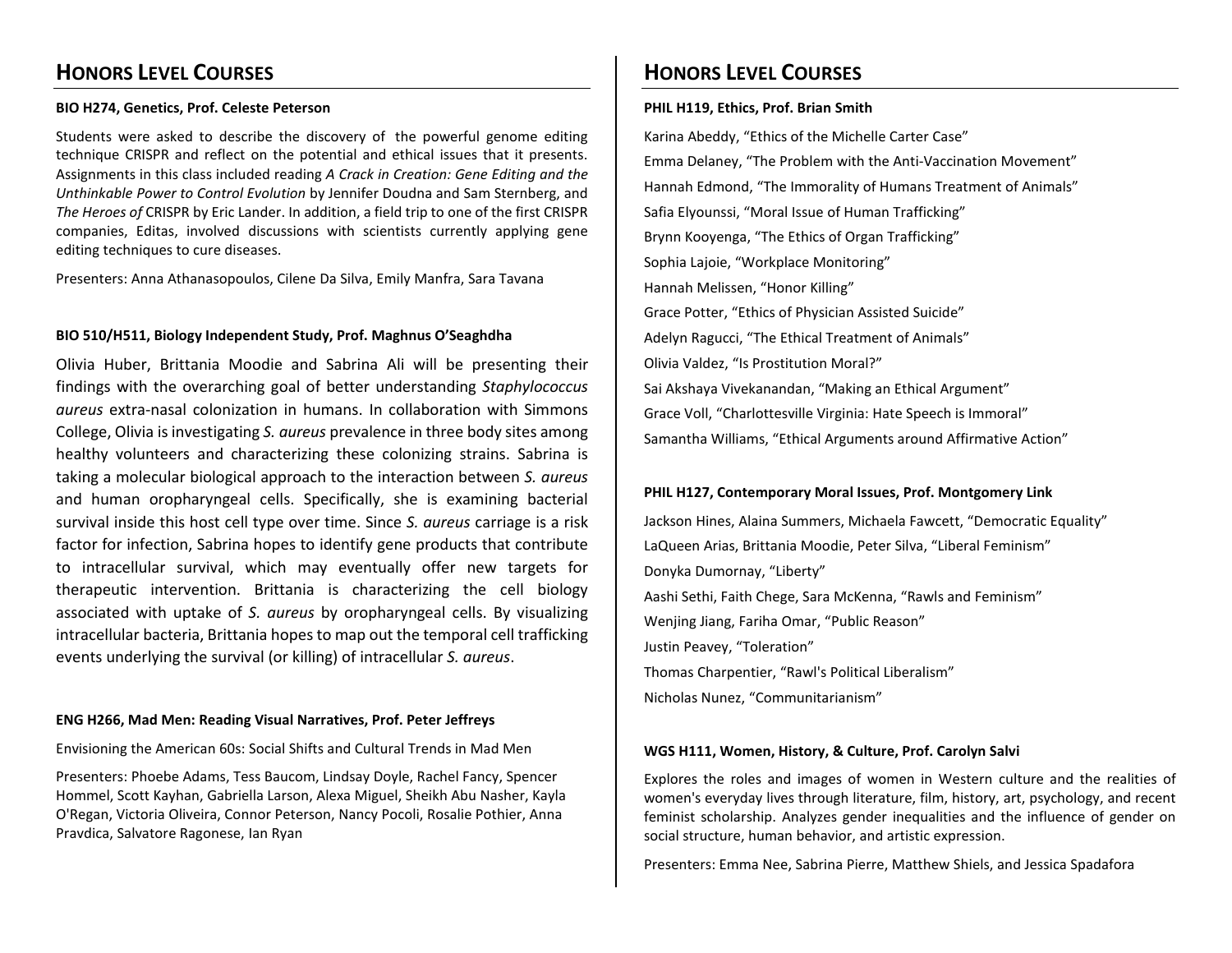## **SEMINAR FOR FRESHMEN COURSES**

## **SF H1148, Brave New Worlds, Professor Leslie Eckel**

Students explored the geography, culture, landmarks, and current events of selected countries in Suffolk's global network. They learned more about study abroad campuses and programs, talked with peer mentors who have taken their learning on the road, and interviewed international students on our campus in Boston.

Australia: M. Farrell, S. McKenna, C. Pappas England/Scotland: A. Kocaman, R. Lagerquist, T. Reilly Greece: N. Al-Shair, E. Nuñez, Y. Tarabia South Africa: I. Ash, L. Gilberti, S. Rajadurai South Korea: N. Breen, C. Doonan, A. Jeannot Spain: G. LaRocque, B. Maguire, I. Serpe

## **SF1161, The Playwright and the Stage, Professor Richard Chambers**

The class has seen four plays, all of them new or new adaptations. The last and the focus of the final project—is Chekhov's THREE SISTERS as adapted by guest director Robert Kropf for the SU Theatre Department at the Modern Theatre. Each group of students will focus on a particular form of engagement with and analysis of the plays (review, world of the play and production analysis, scene breakdown and data mapping, character analysis, motif and theme, performance and talk-backs with writers and directors) that they have studied this semester.

## **SF-H182, Heroes, Antiheroes & Outsiders, Professor Wyatt Bonikowski**

How is it that "comics", a genre often viewed as entertainment for children and adolescents, has become one of the most exciting forms of narrative and visual art? To answer this question, this seminar will examine a range of graphic novels, from those that celebrate their origins in superhero comics, such as Alan Moore's Watchmen, to those that treat subjects not usually considered proper to the comics genre, such as Art Spiegelman's Maus, about the Holocaust, and Alison Bechdel's Fun Home, about the complexities of sexual identity. As we read these works, we will look at how the combination of words and still images makes the graphic novel a unique storytelling form, as well as how artists and writers push the envelope to create new styles and challenge our expectations.

## **HONORS CONTRACTED CLASS PROJECTS**

**ADG 219, Computer Appl in Design, Prof. Jen Fuchel** Teresa Willand, "Package Design" **ARH 101, Art History I, Prof. Thomas McGrath**  Grace Wyszkowski, "Reflection of Women in Artwork" **CHEM 331, Biochemistry I, Prof. Melanie Berkmen** Haley Dame **EC 442, International Monetary Econ, Prof. Shahruz Mohtadi-Haghigh** Ayushi Sheth **ENG 344, English Romantic Literature, Prof. Hannah D. Hudson** Alissa D'Arcangelo **ENG 357, African-American Lit I, Prof. Quentin Miller** Heba Munir **GVT 110, Intro to American Democracy, Prof. Scott Ferson**  Grace Boehler, "Evolution of America's Foreign Policy" **GVT 224, Introduction to Public Policy, Prof. Christina M. Kulich-Vamvakas** Catherine Seaver, "Passing a Bill: Simulation vs Reality" Rachel Brown **GVT 261, Theory & Practice of Ir, Prof. Michal Ben-Josef Hirsch** Amanda Rosario, "Post American World" **GVT 275, Ancient & Medieval Pol Theory, Prof. Jeffrey P. Johnson** Anthony Dimauro **GVT 347, Legislative Politics, Prof. Kenneth Cosgrove** Shannon Alessandroni, "A Question of Representation" **GVT 359, Hockey & Politics, Prof. Kenneth Cosgrove** Caitlin Riley **LAWU 221, Law of Contracts, Prof. Mary M. Flaherty** Kemelly Fortunati **PHIL 120, Ethics and Civic Life Prof. Brian Smith** Trevor Price, "The Costs of Humanitarian Intervention" **THETR 265, Intro to Theatre: Melodrama, Prof. Wes Savick** Victoria Isotti, "History of Melodrama" **SCI 108, Intro to Cancer Care, Prof Jessica Mak** Alexia Baugniet, "Cancer Prevention" Hannah Delcervo, "Nutritional Preventative Methods" **SOC 354, Death and Dying, Prof. Susan Sered** Jared Marshall, "Capital Punishment: Second Only to its Disparity" **UES 101, Environmental Studies, Professor Pat Hogan** Christian Morris